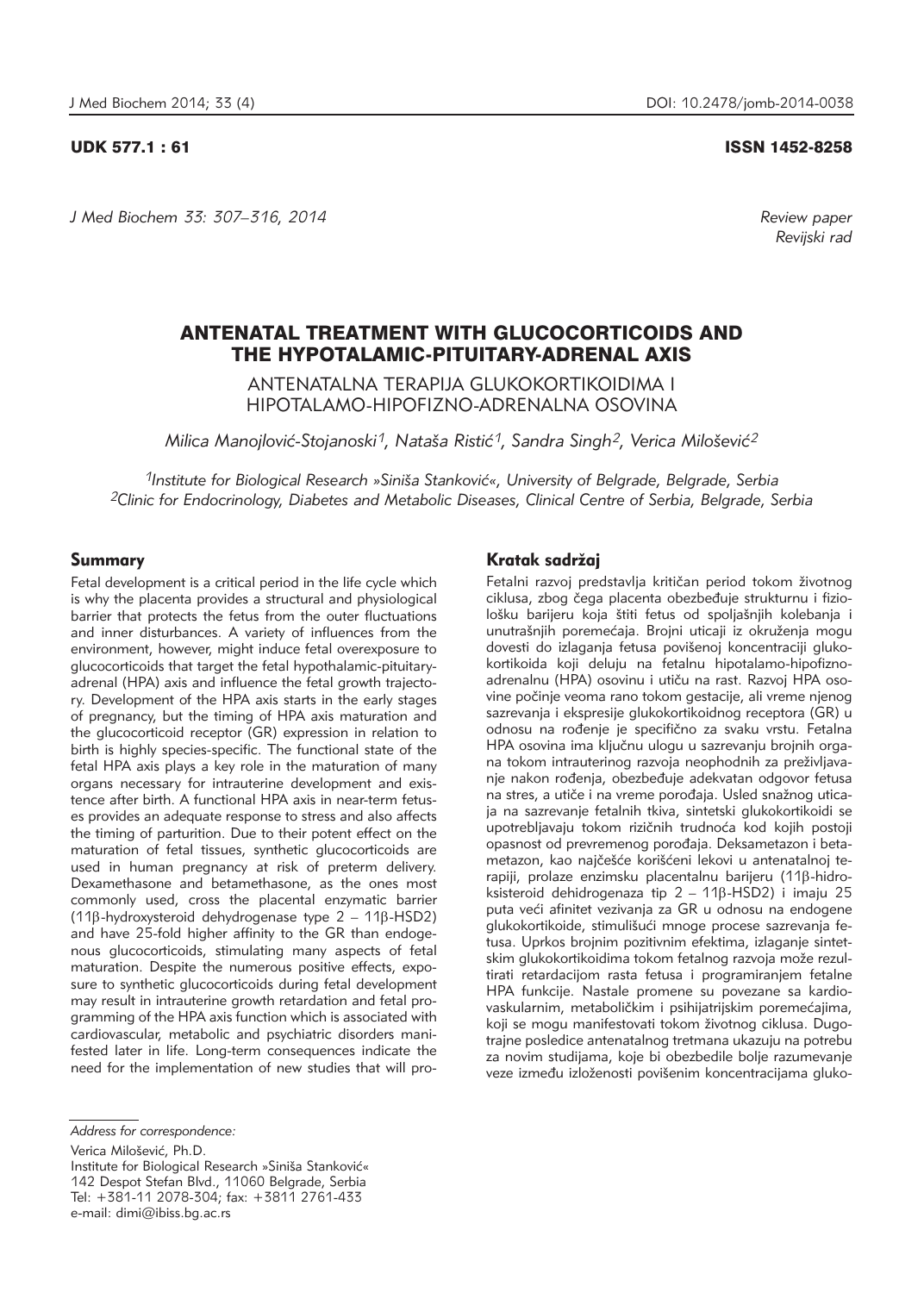vide a better understanding of the link between glucocorticoid overexposure during fetal development and adverse outcomes in adulthood.

Keywords: programming, fetal development, HPA axis, dexamethasone, betamethasone, antenatal therapy

#### Pregnancy and the HPA axis

In adults, psychological or physical stress activates the hypothalamic-pituitary-adrenal (HPA) axis. Hypothalamic corticotrophin-releasing hormone (CRH) stimulates adrenocorticotropic hormone (ACTH) release from the anterior pituitary, which, in turn, causes the release of adrenal glucocorticoids. Adrenal glucocorticoids are dominantly involved in protein, carbohydrate and lipid metabolism, and strongly affect immune response with the primary goal of achieving homeostasis. An elevated glucocorticoid level provoked by chronic stress exposure exerts longterm changes in negative feedback control at the hypothalamic and pituitary level, while rapid glucocorticoid feedback suppression of basal and stressinduced HPA axis activity is controlled through a central site of action and involves activation of the glucocorticoid receptor (GR) (1).

During pregnancy, numerous adaptations of maternal anatomy and physiology provide optimal conditions and maximal security for the developing fetus, from the environmental fluctuations and inner disturbances (2). The placenta represents a fetomaternal exchange barrier to many of the maternal factors, although sufficient amounts of nutrients and oxygen are delivered to the developing fetus, whereas fetal metabolic excretion products are removed, enabling optimal fetal growth (3). Although the placenta shows broad species-specific differences, the common histological structure includes the maternal blood vessels endothelium (endometrium) and the fetal blood vessels endothelium (chorion). At the earliest stage of development, the principal precursor of the fetal part of the placenta is the trophoblast, evident as a thin cellular layer surrounding the blastocyst. During implantation, the trophoblast becomes the chorion, which is in direct contact with uterine endometrial connective tissue and differentiates into syncytiotrophoblast, a multinucleated cytoplasmic mass or syncytium that arises from the fusion of separate cells of the underlying cytotrophoblast. The functional part of maternal placenta evolves from the uterine epithelium. The placental exchange area is villous in primates and sheep, and has the form of a labyrinth in mice, rats and guinea pigs (4).

Placental endocrine function creates a unique endocrine milieu providing the production of hypothalamic and pituitary hormones, as well as growth factors. The quantity of synthesized adrenal and gonadal hormones, using substrates of maternal and fetal origin, indicates intensive steroidogenic activity

kortikoida tokom fetalnog perioda i štetnih posledica u odraslom dobu.

**Ključne reči:** programiranje, fetalni razvoj, HPA osovina, deksametazon, betametazon, antenatalna terapija

in the placenta. Placental CRH is secreted in large amounts into the maternal and fetal circulation influencing the maternal and fetal HPA axis function. In human CRH immunoreactivity was present in hypothalamic paraventricular nuclei (PVN) as early as at 12 weeks of gestation, but intensive hypothalamic stimulation of pituitary corticotropes started from week 16–30 of gestation (4, 5). Further trophic support of the adrenal gland growth and differentiation by the released ACTH becomes evident from around mid gestation towards the term, but there is no clear correlation between the level of plasma ACTH and glucocorticoid concentrations, suggesting immaturity of the negative feedback regulation during fetal development. In rats, significant hypothalamic support of ACTH synthesis and release and promotion of adrenal gland growth and functional differentiation started later, during the last third of gestation. The functioning of negative feedback control was verified by the decreased CRH expression before birth (4, 6).

Contrary to the hypothalamic CRH, placental CRH is positively stimulated by the increasing cortisol level that additionally up-regulates CRH gene expression establishing a feed forward loop (4). Circulating CRH influences fetal pituitary ACTH production and directly stimulates dehydroepiandrosterone (DHEA), dehydroepiandrosteronesulphate (DHEAS) and cortisol output from the fetal adrenals. The secreted DHEAS serves as a substrate for placental estrogen production due to aromatase activity. The created estrogen/progesterone ratio forces interconversion of the biologically active cortisol to inactive cortisone, thereby decreasing negative feedback drive of the higher control centers, and consequently hypothalamic CRH and pituitary ACTH output are enhanced and further stimulate the growth of fetal adrenal glands (7). In humans and primates, this mechanism has enabled the size of near-term adrenal glands to surpass several times the relative size of adult ones, primarily due to the enormously developed fetal zone, while the quantity of synthesized steroids 5 times surpasses the stimulated steroid production in adults. On the other hand, a centrally positioned fetal zone, responsible for androgen production during pregnancy, disappears during the postnatal period. In newborns, dramatic shrinkage of adrenal glands takes place due to involution of the fetal zone caused by apoptotic cell death (4, 8). In rodents, as short gestational period species, adrenal glands synthesize glucocorticoids and aldosterone, but they are unable to produce androgens (9). Instead, androgens are produced during gestation in the placenta, maternal cor-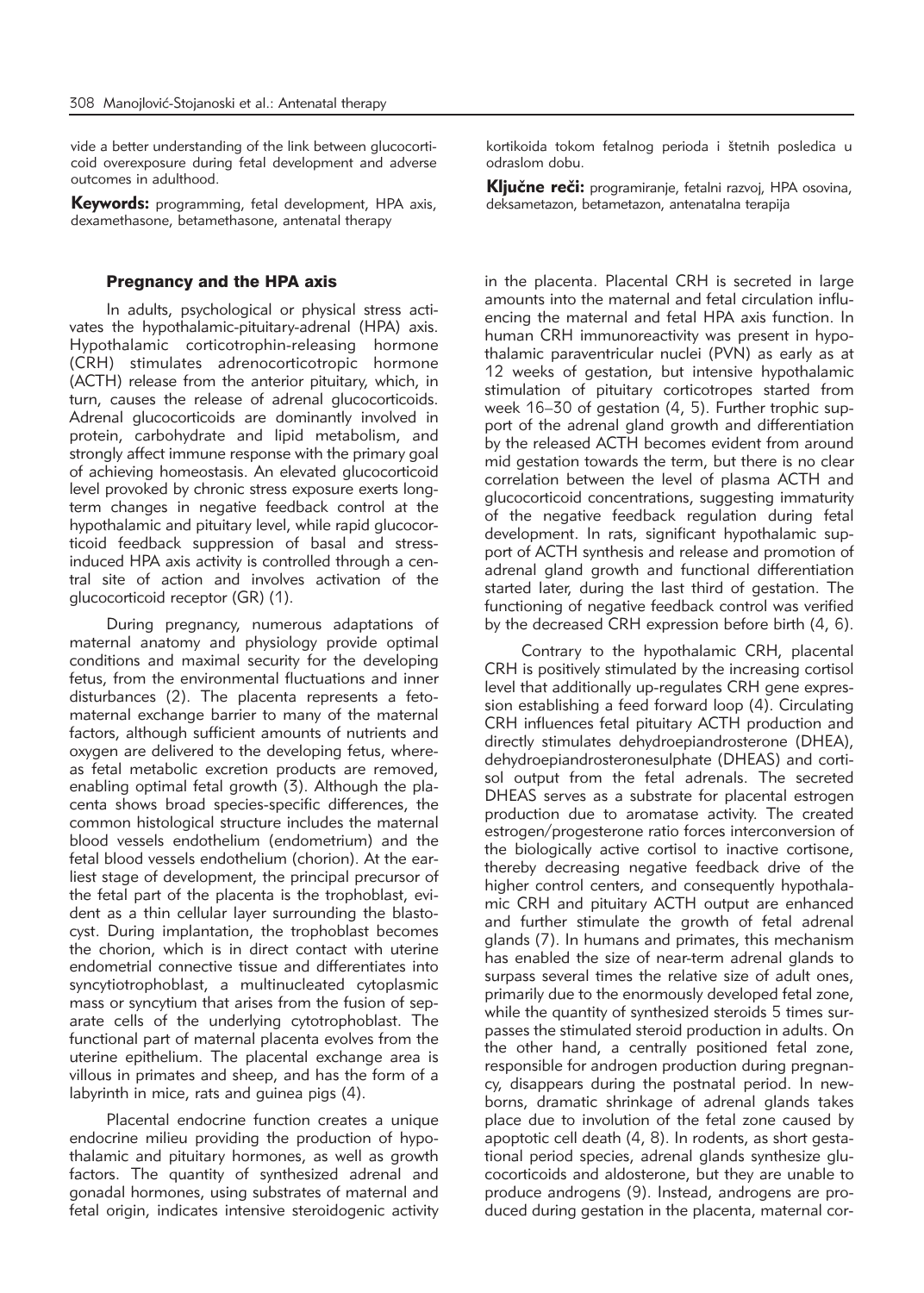pus luteum and in the fetal gonads (10). Thus, the placenta and the fetal adrenals make a unique fetoplacental functional unit that controls and adjusts HPA axis functioning during *in utero* development.

#### HPA axis function during development

Prenatal presence of the GR has been demonstrated in the tissue derivatives of all three germ layers using *in situ* hybridization and immunocytochemical techniques. Strictly defined temporal and spatial expression of the GR, in fact, defines the target tissues and periods of glucocorticoid sensitivity during development. The established increase in GR mRNA amount just before the final differentiation step for each glucocorticoid target tissue, and the following decrease in GR mRNA amount upon differentiation, suggest that maturational events are controlled by glucocorticoids (11).

Activity of the fetal HPA axis and the released glucocorticoids direct the fetal growth trajectory to a considerable extent, according to the maternal energy resources. Glucocorticoids promote fetal maturation, as they affect the developmental and maturational processes of a variety of tissues and organs, in order to enable functional adaptations requested for extrauterine survival. Under constantly changing environmental conditions, the survival of newborns depends on the maintenance of homeostasis, thermogenesis and a stable energy supply, in view of the transition from placental to enteral nutrition (12). To achieve this, glucocorticoids influence the timely differentiation of vital organ systems, including the central nervous system, gastrointestinal system, as well as other endocrine axes and tissue hormones sensitivity. Fetal lung maturation and surfactant production, enhancement of gluconeogenic enzyme activities in the liver and glycogen deposition, as well as adaptive thermogenesis in brown adipose tissue are also controlled by glucocorticoid action (12–14).

Like in adults, where stress implicates an HPA axis response, adverse intrauterine conditions in fetuses also provoke fetal HPA axis activation (15). For example, fetal hypoxemia leads to an increase in the fetal ACTH concentration with up-regulation of mRNAs of the ACTH receptor and steroid-synthesizing enzymes in the adrenals that result in selective increase of cortisol synthesis in fetal sheep (16). Negative feedback control of the HPA axis by glucocorticoids begins to operate near the term, suggesting that active control of the glucocorticoid level is indispensable even during fetal development (17).

Coordinative activity of the HPA axis and the placenta in fetuses plays an important role in determining gestation length, which is certainly closely related to the maturation level of numerous organ systems. Although the exact mechanism remains unclear, an increase in fetal HPA activity has been established in

humans and primates during late gestation. An increased cortisol concentration, that is generated locally in the placenta or derived systemically, stimulates prostaglandin synthesis, decreasing its metabolism, which results in an enhanced prostaglandin output. Huge amounts of DHEAS, produced by the fetal adrenals, undergo aromatization in the placenta and subsequently lead to elevated circulating estrogen levels (18). The created hormonal milieu and enhanced output of prostaglandins induce the expression of oxytocin receptors indispensable for uterine contractility. Late in gestation, an increase in unbound CRH fraction intensifies circulation in the feto-placental unit, potentiating the effects of local mediators and hormones that further up-regulate myometrial contractility and represent an important step in the initiation of birth (4, 19).

## Antenatal treatment

Fetal growth and the development of fetal tissues and organs are dependent on many factors, including the hormonal environment. As mentioned, endogenous glucocorticoids produced by the fetal adrenal glands have a crucial role in these processes and exert beneficial effects on the maturation of fetal tissues where GR have been located. The timing of HPA axis maturation and expression of the genes encoding GR in relation to birth is highly species-specific. In species with a long gestational period (sheep, guinea pigs, primates and humans) that give birth to mature young, maximal brain growth and many aspects of neuroendocrine maturation take place *in utero*. But in species with short gestational periods (rats, rabbits and mice) that give birth to immature offspring, much of the neuroendocrine development, GR genes expression as well as the final maturation of endocrine axes occur in the postnatal period (20). Under normal circumstances, glucocorticoid levels are significantly lower in the fetus than in the mother and transplacental glucocorticoid diffusion is normally limited by the actions of the placental barrier enzyme, 11b-hydroxysteroid dehydrogenase type 2 (11b-HSD2) (21). This enzyme plays a key role in regulating glucocorticoid concentrations in the fetal circulation by inactivating maternal glucocorticoids at the level of the placenta, and protects fetuses from glucocorticoid overexposure. In a rat and human study, it has been demonstrated that attenuated activity of 11b-HSD2 due to carbenoxolone application, maternal exposure to stress or antenatal treatment with synthetic glucocorticoids may expose the fetus to inappropriately high levels of glucocorticoids, which leads to reduced fetal growth followed by long-lasting consequences (12).

Due to their potency in maturating tissues and organs, synthetic glucocorticoids have been used for more than 40 years in human pregnancies at risk of preterm delivery. Antenatal glucocorticoid administra-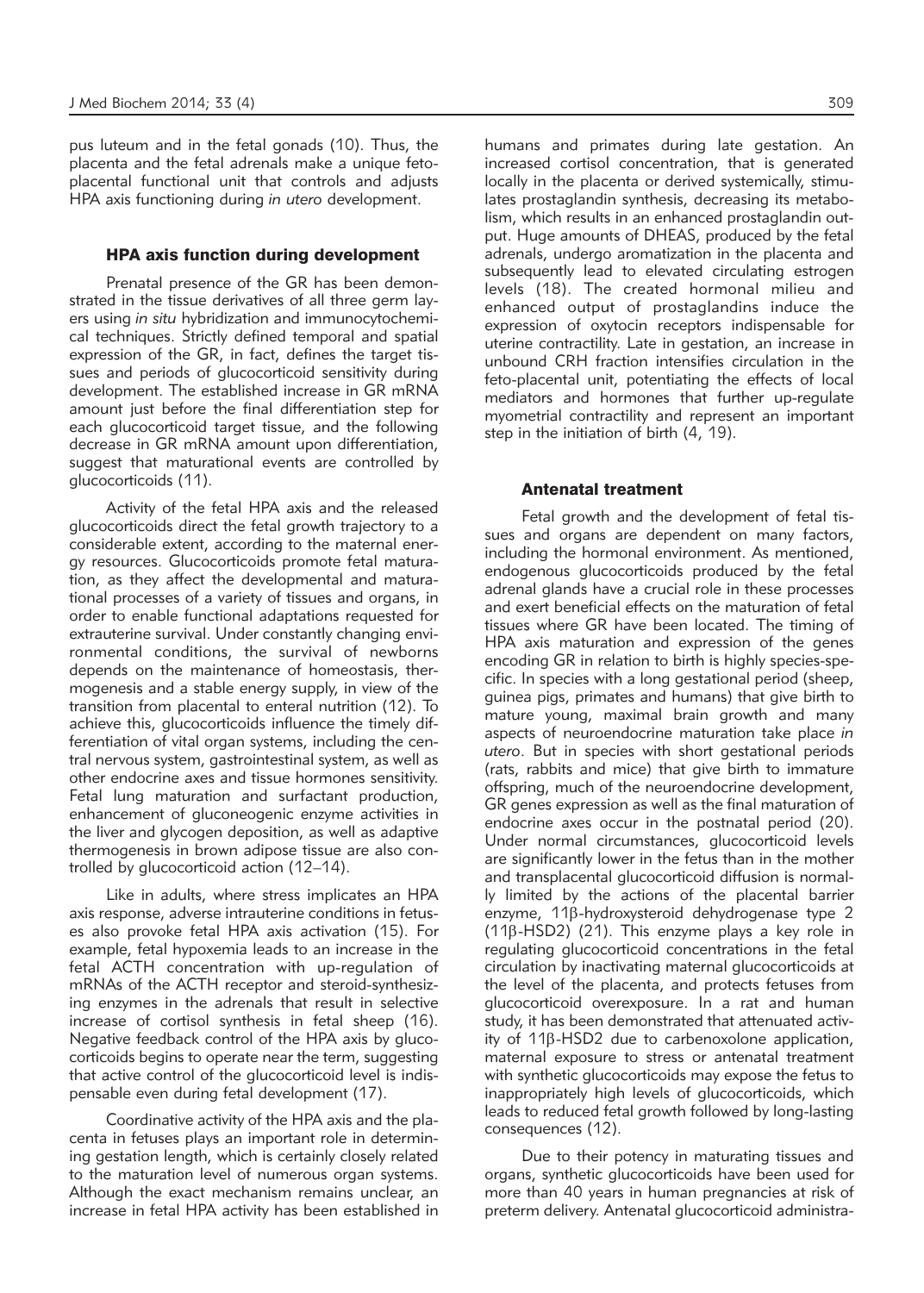tion is perhaps one of the most effective prenatal interventions for the prevention of complications related to preterm birth, which include respiratory distress syndrome (RSD), intraventricular hemorrhage and, most importantly, neonatal mortality. The origin of this practice comes from Liggins and Howie (22), whose preliminary results indicated a reduction in the incidence of RSD and mortality in humans after maternal betamethasone treatment. Subsequent trials have confirmed the efficacy of this treatment in the reduction of complications associated with preterm delivery (23). According to the National Institutes of Health (NIH), all the fetuses between 24 and 34 weeks of gestation at risk of preterm delivery are potential candidates for antenatal glucocorticoid treatment. The recommended treatment consists of two doses of 12 mg betamethasone administered intramuscularly 24 h apart, or four doses of 6 mg dexamethasone every 12 h. They cross the placental barrier, have 25-fold higher affinity to the GR than endogenous glucocorticoids, and act in accordance

with its nuclear transcription factor function (24). The question of the relative risk and benefit of repetitive courses of prenatal glucocorticoid administration is still open.

Antenatal glucocorticoid therapy is indicated in women with premature rupture of membranes and women with progestational or gestational diabetes at risk of preterm delivery, but contraindicated in cases of maternal systemic infections including tuberculosis  $(24)$ .

During gestation, synthetic glucocorticoids are also used to treat several other clinical conditions of the mother, such as autoimmune diseases, allergies and asthma. The incidence of congenital adrenal hyperplasia (CAH) in fetuses is rare, but treatment with glucocorticoids is necessary to improve later outcome. In contrast to antenatal therapy applied in preparation for preterm birth, treatment under these clinical conditions often begins early in the pregnancy and lasts throughout gestation (25).



Figure 1 Synthetic glucocorticoids, such as dexamethasone and betamethasone, are used in antenatal therapy, cross the enzymatic placental barrier (11ß-hydroxysteroid dehydrogenase type 2 – 11ß-HSD2) and lead to fetal glucocorticoid overexposure. They affect GR/MR expression in the hippocampus and cause inhibition of the HPA axis function during fetal development. Molecular and cellular changes established during fetal development reflect on postnatal functioning of the HPA axis. The altered set point of HPA axis feedback regulation from the hippocampus leads to HPA axis deregulation under basal and stress conditions in offspring. Alterations of HPA axis functioning in adults, due to fetal glucocorticoid overexposure, are associated with an increased risk of cardiovascular, metabolic and psychiatric disorders.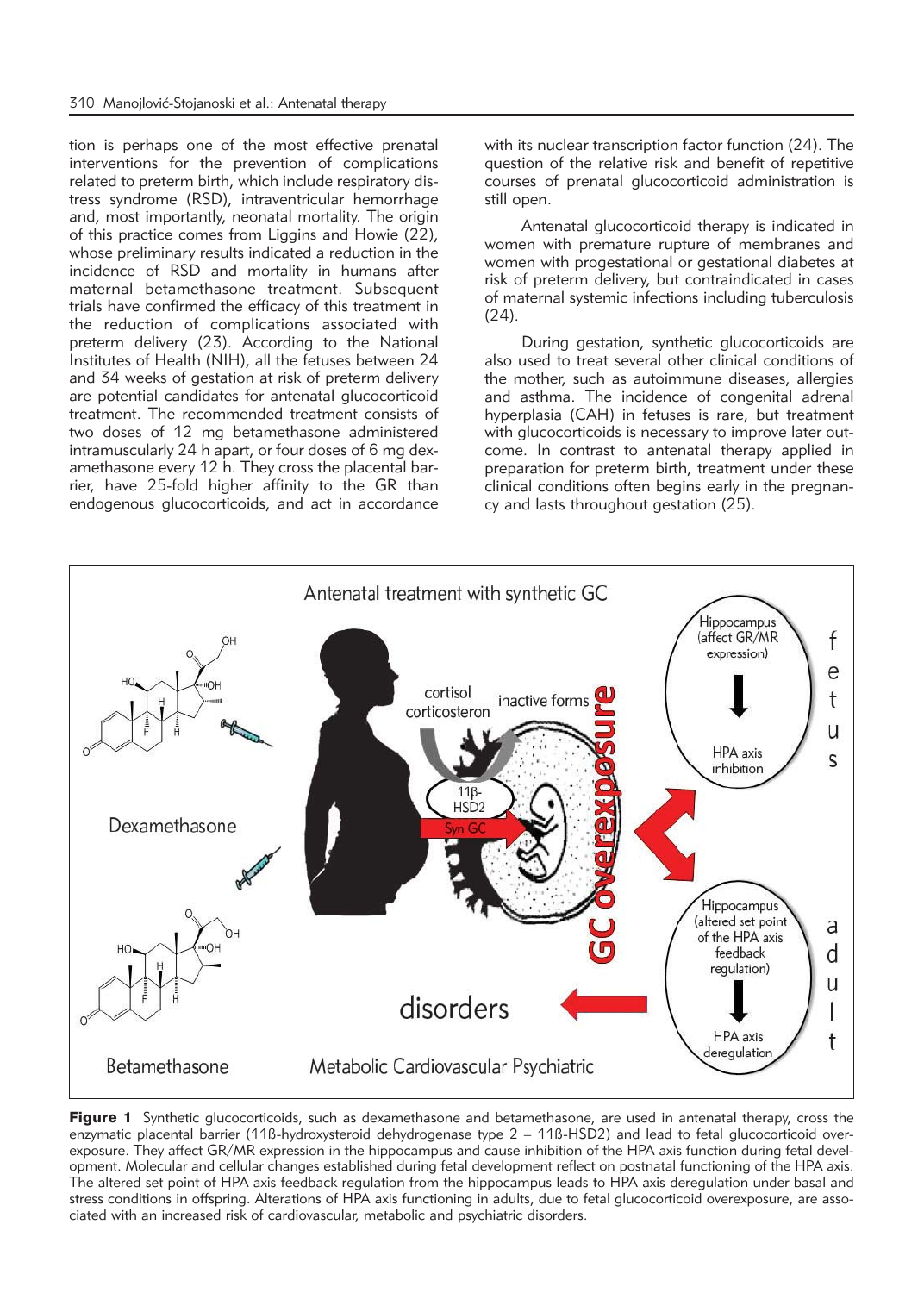Despite the mentioned positive effects, repeated doses of antenatal glucocorticoids have potentially negative effects on fetal growth and adverse effects on brain growth and development in animals and humans. Impaired intrauterine growth and low birth weight, as markers of an adverse *in utero* environment, are associated with hypertension, glucose intolerance, insulin resistance, type 2 diabetes, dyslipidaemia, obesity, reproductive and brain disorders in adulthood (20, 26). The phenomenon is known as programming. The concept of early life programming explains the link between prenatal environmental events, altered fetal growth and development, and later pathophysiology (27). Maternal undernutrition, placental insufficiency and exposure to glucocorticoids that includes maternal stress or antenatal glucocorticoid therapy are the most common conditions that lead to intrauterine growth retardation (IUGR) associated with programmed outcomes in adulthood. Such conditions ultimately result in fetal glucocorticoid overexposure, since they mediate the programming effects of nutritional and other environmental challenges during pregnancy (28). The nature of the modifications that occur as a consequence of glucocorticoid overexposure is dependent on the dose and timing of the exposure (*Figure 1*).

Antenatal glucocorticoid therapy reduces mortality and morbidity in preterm babies and at the same time increases the risks of dysregulation of the metabolic function and endocrine axes, including stress response, growth and reproduction (12). More randomized human follow-up studies are needed to better understand the short-term benefits and long-term consequences of antenatal exposure to synthetic glucocorticoids on development and health.

## Antenatal treatment and fetal HPA axis function

Results from animal and human studies demonstrate that fetal glucocorticoid overexposure results in fetal growth retardation that persists for a prolonged period after birth. The developing HPA axis is especially sensitive to glucocorticoid overexposure, as they strongly affect the establishment of HPA axis structure and function (29). Glucocorticoids control the proliferative activity of cells at all the HPA axis levels, and influence the gene expression of receptors, enzymes, ion channels, as well as cytoarchitectural proteins. All these changes at the cellular and molecular level result in altered set points of the delicate hormonal feedback mechanisms that become evident during the life cycle, under basal or stress circumstances (12, 29, 30).

The hippocampus has a central role in the negative-feedback regulation of HPA axis by glucocorticoids which interact with the abundantly expressed GR and mineralocorticoid receptors (MR). Appli-

cation of synthetic glucocorticoids during pregnancy provokes a sex-specific influence according to hippocampal mRNA GR and MR levels in fetuses. Single maternal Dx exposure results in significant increases in MR and GR mRNA in the CA1–2 region of the hippocampus, and MR mRNA in the dentate gyrus in female fetuses, while changes are absent in male guinea pig fetuses (31). After multiple maternal treatment with Dx, marked increases in MR mRNA level in the hippocampus of female fetuses were recorded, while in males enhancement of GR mRNA was shown in limbic structures indicating changed hippocampal feedback sensitivity to glucocorticoids, natural or synthetic (32). Quantitative *in situ* hybridization demonstrated that the MR mRNA level is transiently decreased after a single Dx injection in the mouse fetus (33). Synthetic glucocorticoids applied during pregnancy lead to reduction in brain weight in fetuses. Literature data show similar effects of fetal glucocorticoid overexposure in different species, including mice, rhesus macaques and humans, such as reduced hippocampal volume with a reduced number of pyramidal neurons and pronounced degeneration of neuronal perikarya and dendrites, resulting in a decreased number of synaptic contacts (34, 35). Epigenetic changes caused by antenatal treatment with synthetic glucocorticoids that alter genome-wide transcription and modify GR DNA binding in the fetal hippocampus during late gestation have been recently shown in guinea pigs (36).

The hypothalamus, as the main site for glucocorticoid negative feedback, represents a regulatory place where the stress response starts and terminates. Neurons in the parvocellular division of the hypothalamic paraventricular nuclei (PVN) synthesize both CRH and AVP, or only CRH, and their axons project to the median eminence where the produced neuropeptides are released. Repeated fetal glucocorticoid exposure to synthetic glucocorticoids, dexamethasone or betamethasone, inhibits fetal HPA function, as significantly decreased levels of CRH mRNA in the hypothalamic PVN in both male and female fetuses were established (32). Delay of CRH release in the external zone of the median eminence, shown by immunocytochemistry, might further confirm the decreased synthetic activity of CRH neurons in the fetus and neonatal offspring after fetal Dx exposure (37). Delicate cellular and molecular changes caused by the changed glucocorticoid milieu during development become evident at the level of hypothalamic neurosecretory cells morphometric parameters in fetuses and during the neonatal period (38). Analysis of neurosecretory parvocellular and magnocellular PVN neurons suggested that the area and diameter of neurosecretory cells nuclei at the levels were CRH neurons are dominantly positioned are significantly changed under the influence of dexamethasone, but the range of changes depends on the timetable and dosage of dexamethasone applied (39).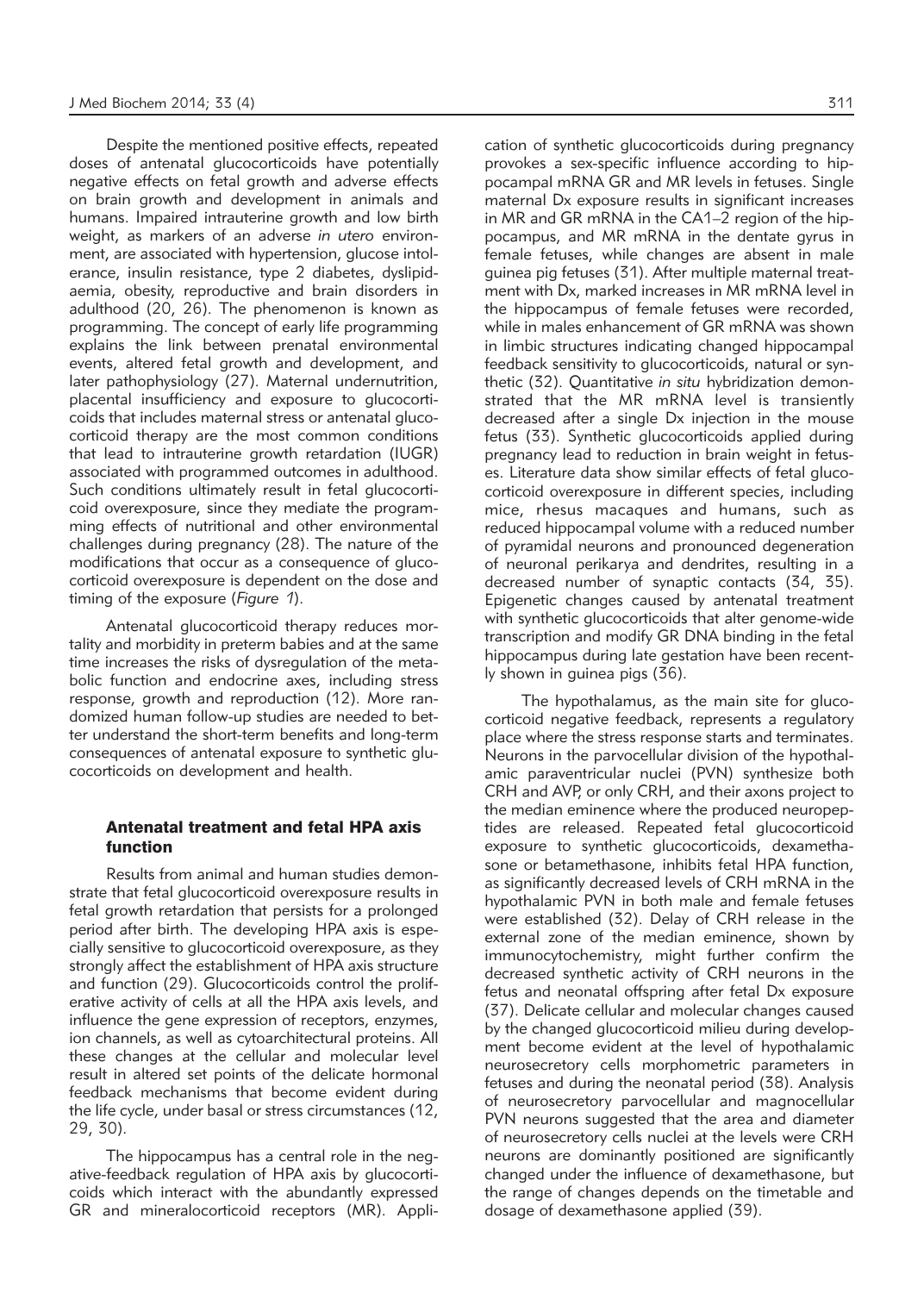

Figure 2 Central section of the adrenal gland of 21-day-old fetuses of control (C) and Dx treated (Dx) mothers during pregnancy. In control fetuses the main part of the adrenal gland is occupied by steroidogenic tissue composed of the zona glomerulosa (ZG) positioned at the periphery and inner zone (IZ), while in the central part formation of the adrenal medulla i.e. centripetal migration of chromoblast takes place. In the fetuses from Dx treated mothers the volumes of the adrenal gland and all its parts were significantly reduced.

As a consequence of the antenatal treatment, the quantity and time profile of hypothalamic CRH released into the hypophyseal portal blood along with other ACTH secretagogues such as AVP change, and this reflects on the differentiation and activity of anterior pituitary corticotropes and the secreted ACTH. Prenatal glucocorticoid exposure also directly influences the fetal pituitary, as GR are present in pituitary primordial cells. Again, the timing and regime of fetal glucocorticoid exposure *in utero* will determine the outcome, as regards the establishment of hormoneproducing cell populations in the anterior pituitary. Glucocorticoid impact on the proliferative activity of immature and differentiated ACTH cells results in a decrease of their number in near-term rat fetuses (40, 41). Multiple Dx administration during the last third of rat gestation also provokes marked inhibitory ultrastructural changes, most prominent at the level of synthetic organelles such as the endoplasmic reticulum and Golgi complex, accompanied by reduced ACTH levels during the fetal and neonatal period (39). On the contrary, in sheep fetuses, Dx exposure in early pregnancy did not reduce the POMC mRNA pituitary level and circulating ACTH concentration  $(42)$ .

Maternal glucocorticoid administration influences numerous processes during the establishment of fetal adrenal gland structure and function, including adrenal gland growth, formation of a centrally positioned medulla, expression pattern of the key steroidogenic enzymes, level of ACTH receptor expression, and consequently glucocorticoid output (43, 44). In rat fetuses, a marked decrease of the fetal adrenal gland volume as a consequence of the

decreased proliferative activity in the adrenal gland periphery, which is the region of the adrenal cortex where most proliferating cells were found, has been established after intrauterine exposure to glucocorticoids (*Figure 2*). Even the mitotic activity of sympathoadrenal precursor cells – chromoblast that simultaneously migrate into the adrenal anlage and proliferate was inhibited under glucocorticoid influence (45, 46). Decreased expression of steroidogenic enzyme CYP17 after antenatal exposure to synthetic glucocorticoids has been reported, reflecting the persistence of the adrenal gland functional changes in guinea pigs (47). In fetal sheep, an acute effect of Dx exposure early in pregnancy resulted in a transient but significant decrease in plasma cortisol levels, followed by significant elevation in both female and male nearterm fetuses. This may be attributed to an increased expression of the key steroidogenic enzymes in the adrenals, such as P450C 17 and 3-HSD mRNA in female fetuses. In the adrenal glands of male fetuses other types of changes have been reported including a reduced expression of ACTH receptor mRNA level (42).

## Antenatal treatment, HPA axis function and long-term consequences

As presented, excessive glucocorticoid exposure during intrauterine development shapes the developmental profile at all the HPA levels, altering the set points of the offspring HPA axis feedback regulation. A decreased expression level of the GR and MR in limbic structures has been associated with reduced negative-feedback drive and increased HPA axis activ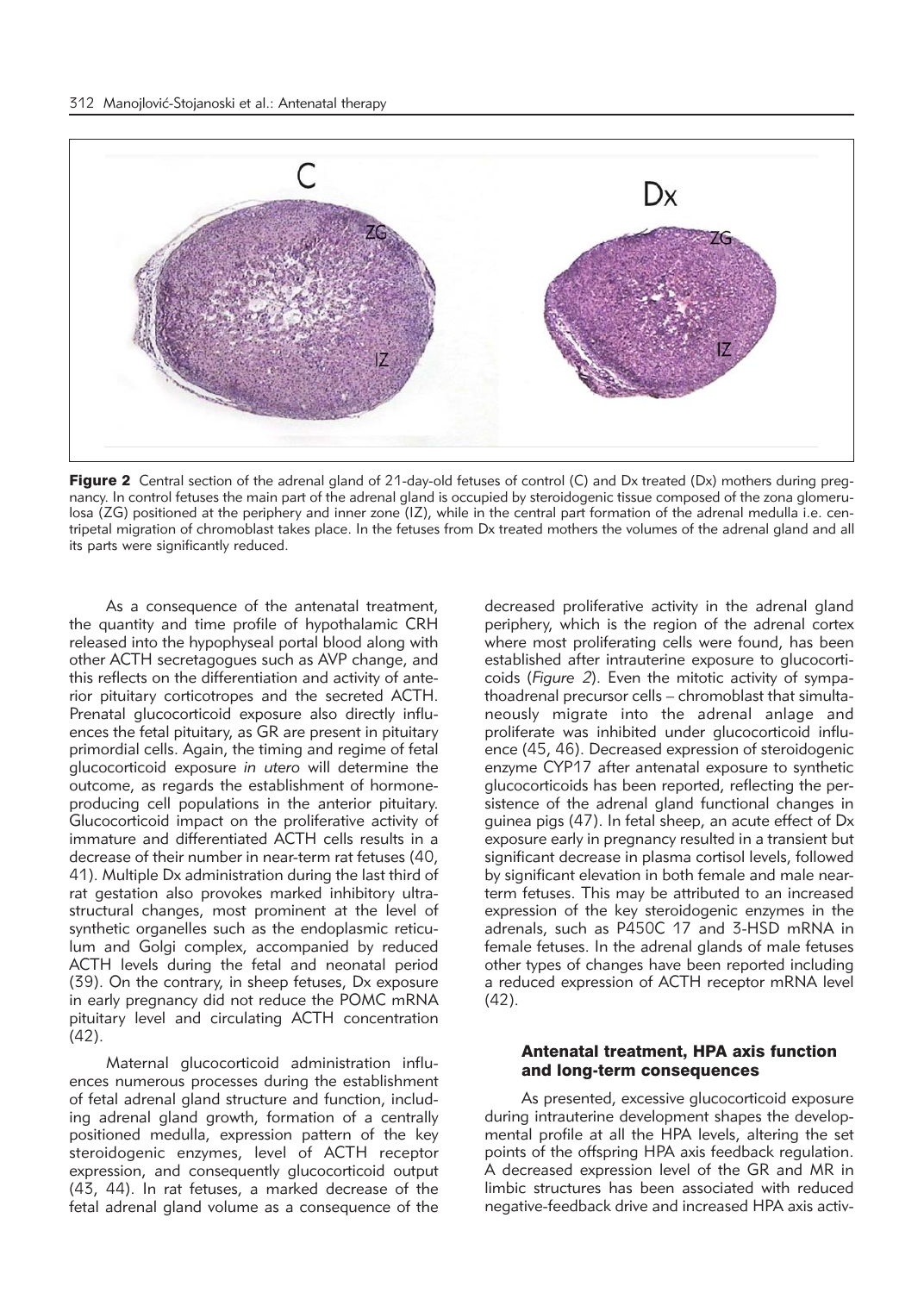ity in offspring. Elevated basal corticosterone levels or a greater corticosterone response to stressful stimuli have been recorded, depending of the timing and dosage of fetal glucocorticoid exposure during pregnancy, in adult rats and sheep (48, 49). Sex-specific alterations in the HPA axis function and glucocorticoid output under basal or stress conditions during adulthood have been shown in guinea pigs as consequences of antenatal glucocorticoid exposure (50). In humans with low birth weight, increased cortisol response to stressful stimuli and ACTH hormone application as well as high fasting plasma cortisol levels were shown (51).

Growth retardation and the presented long-term deregulation of HPA axis function under glucocorticoid influence are the underlying mechanisms linking fetal development with postnatal health, including higher susceptibility to cardiovascular and metabolic diseases, as well as reproductive disorders (2, 52). Excessive glucocorticoid exposure causes major structural and metabolic alterations in numerous tissues during the period of tissue plasticity that actually represent an adaptive fetal response with permanent consequences (53). For example, glucocorticoids affect the development of the kidney by reducing the number of nephrons, influence the activity of the rennin–angiotensin system and vascular responsiveness to angiotensin II, increasing the risk of cardiovascular diseases or hypertension in offspring subject to excessive glucocorticoid exposure during *in utero* development (54). Exposure to high glucocorticoid levels leads to a reduction of the insulin producing cells mass and their functional capacity during the fetal period. In addition, changed profiles of glucose tolerance and insulin sensitivity with enhanced glucose production and reduced glucose utilization in the major metabolic tissues, such as the liver, skeletal muscle and adipose tissue, become evident during the life cycle. Thus, the prenatal glucocorticoid environment might increase susceptibility to metabolic syndrome and metabolic diseases such as type 2 diabetes in adult offspring (55, 56).

Glucocorticoid exposure during early life creates an environment that the fetus recognizes as hostile conditions and this is followed by permanent changes in the HPA axis functioning. As a consequence, longterm neurodevelopmental changes might be provoked with adverse effects on neuromotor and cognitive functions, causing behavioral problems, even attention deficit hyperactivity disorders during adolescence (53–57). Even schizophrenia, anxiety or autistic disorders may be explained by the developmental origin of the disease hypothesis concept (58). Emerging evidence from animal studies and several human studies suggests that prenatal epigenetic changes are, at least in part, linked to an increased risk for the development of mental diseases during the life cycle (59).

#### Concluding remarks

The HPA axis begins functioning during fetal development and controls several of its important aspects, including fetal tissue maturation due to enable adaptations requested for extrauterine survival, fetal stress response and the initiation of birth.

Antenatal glucocorticoid administration is often used in clinical practice when the risk of preterm delivery persists. Short-term beneficial effects of prenatal glucocorticoids in fetal tissue maturation are, at the same time, the ones that increase the long-term risks of different types of dysregulation manifested in adulthood.

Exposure to synthetic glucocorticoids during pregnancy provokes a sex-specific influence according to hippocampal mRNA GR and MR levels in fetuses that reflects on HPA axis function during *in utero* development.

Molecular and cellular changes established during fetal development reflect on postnatal functioning of the HPA axis. Sex-specific alterations in HPA axis functioning with reduced negative feedback drive from the hippocampus lead to increased HPA axis activity in offspring, under basal or stress conditions, depending on the timing and dosage of glucocorticoids applied.

A growing amount of information obtained from animal and human studies has offered evidence that link alterations of the HPA axis functioning due to fetal glucocorticoid exposure with an increased risk of cardiovascular, metabolic and psychiatric disorders.

*Acknowledgements.* This work was supported by the Ministry of Education, Science and Technological Development of the Republic of Serbia, Grant number 173009 and 175036 We would like to thank Company Krka FARMA d.o.o. Belgrade, Serbia for their kind donation of Dexamethasone Phosphate.

#### Conflict of interest statement

The authors stated that they have no conflicts of interest regarding the publication of this article.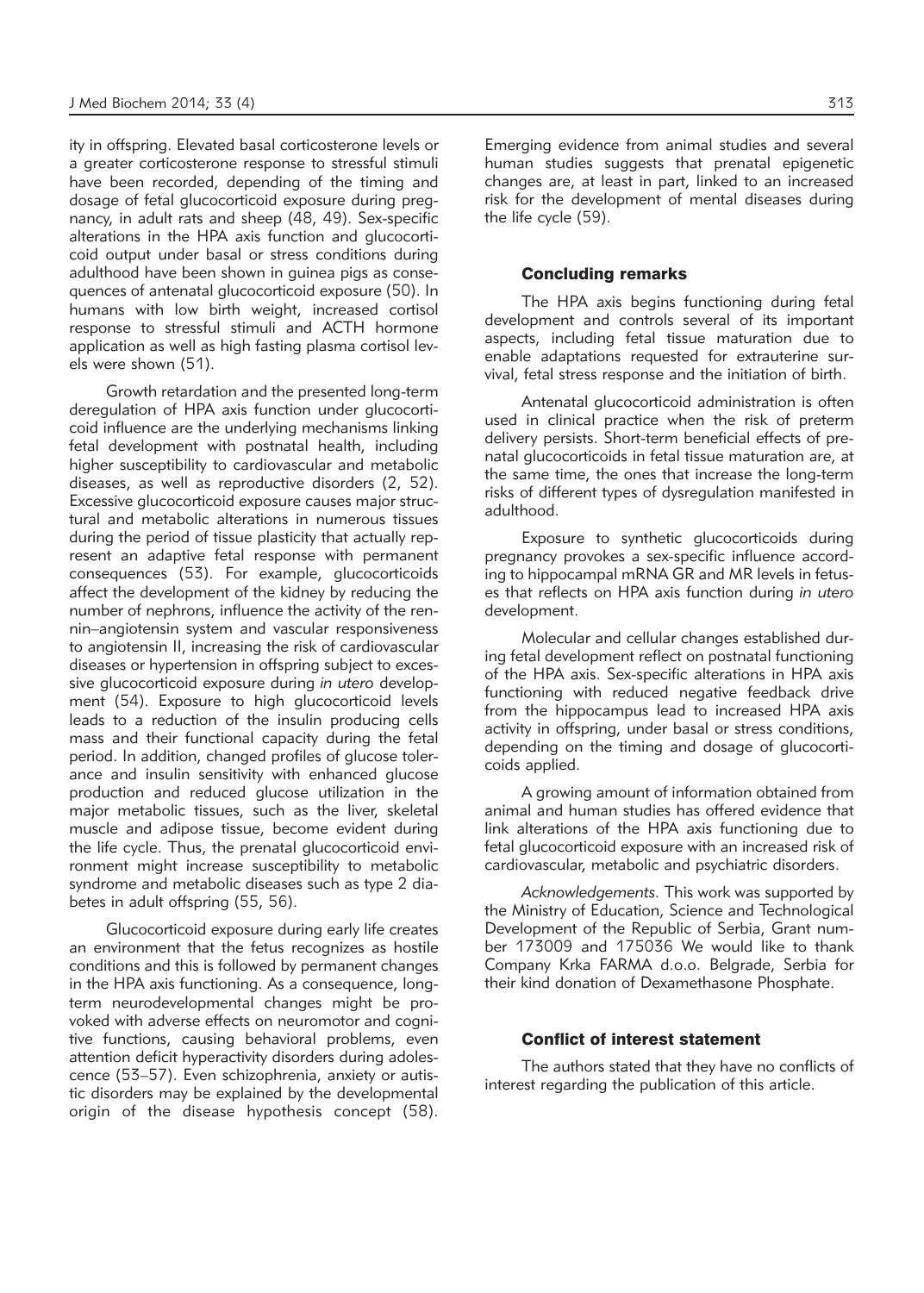#### **References**

- 1. Andrews MH, Wood SA, Windle RJ, Lightman SL, Ingram CD. Acute glucocorticoid administration rapidly suppresses basal and stress-induced hypothalamo-pituitary-adrenal axis activity. Endocrinology 2012; 153: 200–11.
- 2. Negić N, Nestorović N, Manojlović-Stojanoski M, Filipović B, Šošić-Jurievic B, Trifunović S, Milosević V, Sekulić M. Pregnancy and dexamethasone: Effects on morphometric parameters of gonadotropic cells in rats. Acta Histochem 2007; 109: 185–92.
- 3. Godfrey KM, Barker DJP. Fetal programming and adult health. Public Health Nutrition 2001; 4: 611–24.
- 4. Gerginov MK. Investigation and validation of animal models for the development of the human fetal and neonatal hypothalamic-pituitary-adrenal axis. A Disser tation Research, Institute of Psychobiology University of Trier, Germany 2011; p. 1–247.
- 5. Bresson JL, Clavequin MC, Fellmann D, Bugnon C. Human corticoliberin hypothalamic neuroglandular system: comparative immunocytochemical study with antirat and anti-ovine corticotropin-releasing factor sera in the early stages of development. Brain Res 1987; 429: 241–6.
- 6. Daikoku S, Okamura Y, Kawano H, Tsuruo Y, Maegawa M, Shibasaki T. Immunohistochemical study on the development of Crf-containing neurons in the hypothalamus of the rat. Cell Tissue Res 1984; 238: 539–44.
- 7. Ng PC. The fetal and neonatal hypothalamic-pituitaryadrenal axis. Arch Dis Child Fetal Neonatal Ed 2000; 82: F250–4.
- 8. Ben-David S, Zuckerman-Levin N, Epelman M, Shen-Orr Z, Levin M, Sujov P, Hochberg Z. Parturition itself is the basis for fetal adrenal involution. J Clin Endocrinol Metab 2007; 92: 93–7.
- 9. Conley AJ, Bird IM. The role of cytochrome P450 17 alpha-hydroxylase and 3 beta-hydroxysteroid dehydrogenase in the integration of gonadal and adrenal steroidogenesis via the delta 5 and delta 4 pathways of steroidogenesis in mammals. Biol Reprod 1997; 56: 789–99.
- 10. Le Goascogne C, Sananès N, Gouézou M, Takemori S, Kominami S, Baulieu EE, Robel P. Immunoreactive cytochrome P-450(17 alpha) in rat and guinea-pig gonads, adrenal glands and brain. J Reprod Fertil 1991; 93: 609–22.
- 11. Kitraki E, Kittas C, Stylianopoulou F. Glucocorticoid receptor gene expression during rat embryogenesis. An in situ hybridization study. Differentiation 1997; 62: 21–31.
- 12. Manojlović-Stojanoski M, Nestorović N, Milošević V. Prenatal glucocorticoids: Short-term benefits and longterm risks. In: Glucocorticoids – New recognition of our familiar friend Ed. Dr. Xiaoxiao Qian. In Tech Open Access Publisher, Rijeka, 2012; p. 337–90.
- 13. Gesina E, Blondeau B, Milet A, Le Nin I, Duchene B, Czernichow P, Scharfmann R, Tronche F, Breant B. Glucocorticoid signaling affects pancreatic development through both direct and indirect effects. Diabetologia 2006; 49: 2939–47.
- 14. Fowden AL, Li J, Forhead AJ. Glucocorticoids and the preparation for life after birth: Are there long-term consequences of the life insurance? Proc Nutr Soc 1998; 57: 113–22.
- 15. Mastorakos G, Ilias I. Maternal and fetal hypothalamic–pituitary–adrenal axes during pregnancy and postpartum. Ann NY Acad Sci 2003; 997: 136–49.
- 16. Braems G. Fetal hypoxemia on a molecular level: adaptive changes in the hypothalamic-pituitary-adrenal (HPA) axis and the lungs. Eur J Obstet Gynecol Reprod Biol 2003; 110: S63–9.
- 17. Reichardt HM, Schütz G. Feedback control of glucocorticoid production is established during fetal development. Mol Med 1996; 2: 735–44.
- 18. Deayton JM, Young IR, Hollingworth SA, White A, Crosby SR, Thorburn GD. Effect of late hypothalamo-pituitary disconnection on the development of the HPA axis in the ovine fetus and the initiation of parturition. J Neuroendocrinol 1994; 6: 25–31.
- 19. Challis JR, Sloboda D, Matthews SG, Holloway A, Alfaidy N, Patel FA, Whittle W, Fraser M, Moss TJ, Newnham J. The fetal placental hypothalamic-pituitary-adrenal (HPA) axis, parturition and post natal health. Mol Cell Endocrinol 2001; 185: 135–44.
- 20. Ristić N, Nestorović N, Manojlović-Stojanoski M, Filipović B, Šošić-Jurjević B, Milošević V, Sekulić M. Maternal dexamethasone treatment reduces ovarian follicle number in neonatal rat. J Microscop 2008; 232: 549–57.
- 21. Lindsay RS, Lindsay RM, Edwards CR, Seckl JR. Inhibition of 11-beta-hydroxysteroid dehydrogenase in pregnant rats and the programming of blood pressure in the offspring. Hypertension 1996; 27: 1200–4.
- 22. Liggins GC, Howie RN. A controlled trial of antepartum glucocorticoid treatment for prevention of the respiratory distress syndrome in premature infants. Pediatrics 1972; 50: 515–25.
- 23. Roberts D, Dalziel S. Antenatal corticosteroids for accelerating fetal lung maturation for women at risk of preterm birth. Cochrane Database Syst Rev 2006; 3: CD004454.
- 24. Miracle X, Di Renzo GC, Stark A, Fanaroff A, Carbonell-Estrany X, Saling E. Guideline for the use of antenatal corticosteroids for fetal maturation. Coordinators of world association of perinatal medicine prematurity working group. J Perinat Med 2008; 36: 191–6.
- 25. Tegethoff M, Pryce C, Meinlschmidt G. Effects of intrauterine exposure to synthetic glucocorticoids on fetal, newborn, and infant hypothalamic-pituitary-adrenal axis function in humans: a systematic review. Endocr Rev 2009; 30: 753–89.
- 26. Barker DJP. Mothers, babies and disease in later life. BMJ Publishing, London, 1994.
- 27. Seckl JR, Meaney MJ. Glucocorticoid programming. Ann NY Acad Sci 2004; 1032: 63–84.
- 28. Fowden AL, Forhead AJ. Endocrine mechanisms of intrauterine programming. Reproduction 2004; 127: 515–26.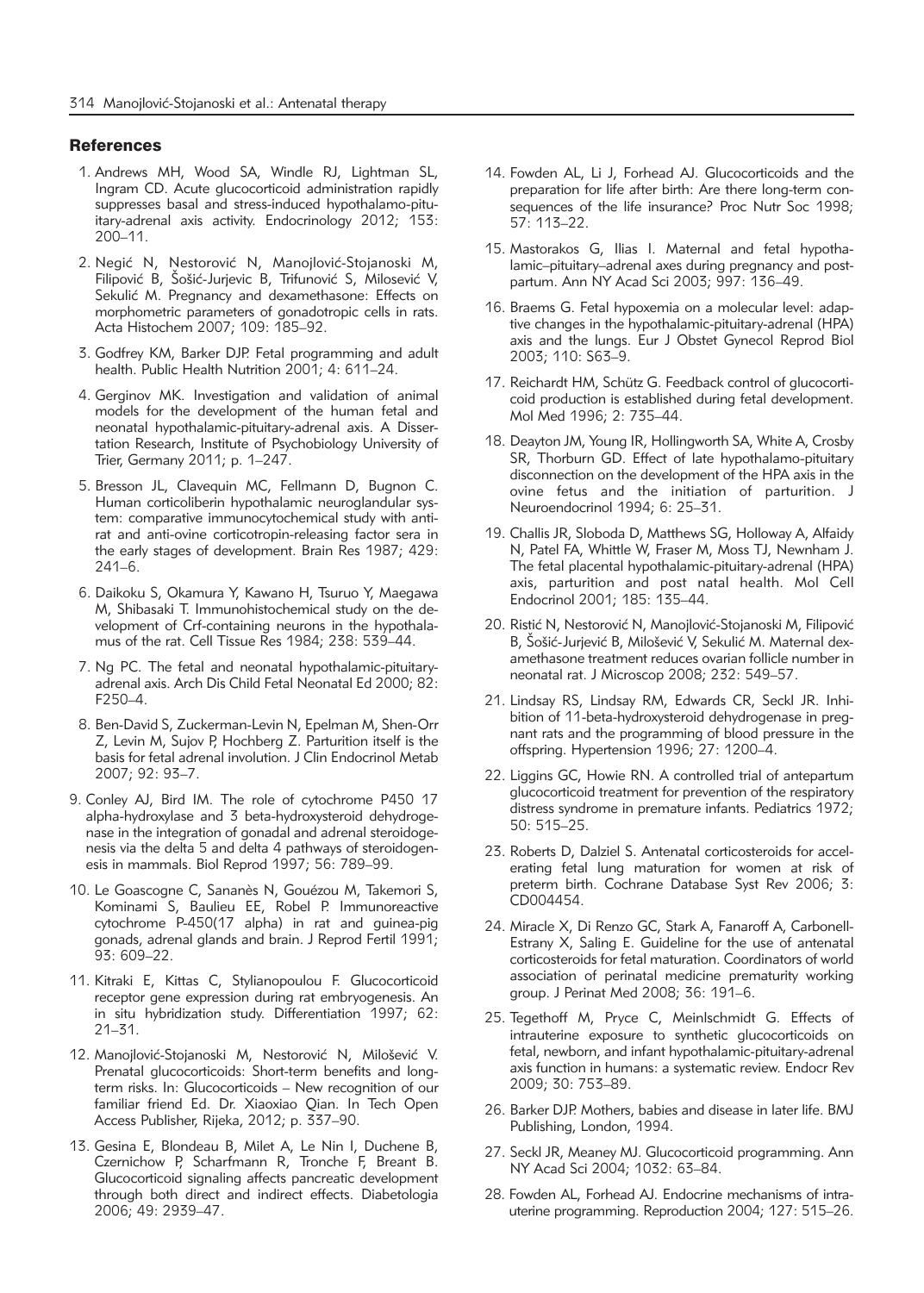- 29. Matthews SG. Early programming of the hypothalamopituitary-adrenal axis. Trends Endocrinol Metab 2002; 13: 373–80.
- 30. Slotkin TA, Lappi SE, McCook EC, Tayyeb MI, Eylers JP, Seidler FJ. Glucocorticoids and the development of neuronal function: effects of prenatal dexamethasone exposure on central noradrenergic activity. Biol Neonate 1992; 61: 326–36.
- 31. Dean F, Matthews SG. Maternal dexamethasone treatment in late gestation alters glucocorticoid and mineralocorticoid receptor mRNA in the fetal guinea pig brain. Brain Res 1999; 846: 253–9.
- 32. McCabe L, Marash D, Li A, Matthews SG. Repeated antenatal glucocorticoid treatment decreases hypothalamic corticotropin releasing hormone mRNA but not corticosteroid receptor mRNA expression in the fetal guinea-pig brain. J Neuroendocrinol 2001; 13: 425–31.
- 33. Noorlander CW, De Graan PN, Middeldorp J, Van Beers JJ, Visser GH. Ontogeny of hippocampal corticosteroid receptors: effects of antenatal glucocorticoids in human and mouse. J Comp Neurol 2006; 499: 924–32.
- 34. Uno H, Lohmiller L, Thieme C, Kemnitz JW, Engle MJ, Roecker EB, Farrell PM. Brain damage induced by prenatal exposure to dexamethasone in fetal rhesus macaques I. Hippocampus. Brain Res Dev Brain Res 1990; 53: 157–67.
- 35. Tijsseling D, Wijnberger LD, Derks JB, van Velthoven CT, de Vries WB, van Bel F, Nikkels PG, Visser GH. Effects of antenatal glucocorticoid therapy on hippocampal histology of preterm infants. PLoS One 2012; 7: e33369.
- 36. Crudo A, Suderman M, Moisiadis VG, Petropoulos S, Kostaki A, Hallett M, Szyf M, Matthews SG. Glucocorticoid programming of the fetal male hippocampal epigenome. Endocrinology 2013; 154: 1168–80.
- 37. Bakker JM, Schmidt ED, Kroes H, Kavelaars A, Heijnen CJ, Tilders FJ, van Rees EP. Effects of short-term dexamethasone treatment during pregnancy on the development of the immune system and the hypothalamo-pituitary adrenal axis in the rat. J Neuroimmunol 1995; 63: 183–91.
- 38. Kalafatić D, Plećaš B, Hristić M, Manojlović M. Manipulation of prenatal blood glucocorticoid level affects development of the hypothalamic paraventricular nuclei in rats. Biomed Res 1998; 19: 293–301.
- 39. Kalafatić D, Manojlović-Stojanoski M, Plećaš B, Hristić M. Development and differentiation of the nucleus paraventricularis and nucleus supraopticus of the hypothalamus during the perinatal period in rats. Arch Biol Sci 2000; 52: 19–20.
- 40. Manolović-Stojanoski M, Nestorović N, Negić N, Filipović B, Šošić-Jurjević B, Milošević V, Sekulić M. The pituitaryadrenal axis of fetal rats after maternal dexamethasone exposure. Anat Embryol 2006; 211: 61–9.
- 41. Stojanoski MM, Nestorović N, Filipović B, Milošević V. ACTH-producing cells of 21-day-old rat fetuses after maternal dexamethasone exposure. Acta Histochem 2004; 106: 199–205.
- 42. Braun T, Li S, Sloboda DM, Li W, Audette MC, Moss TJ, Matthews SG, Polglase G, Nitsos I, Newnham JP, Challis

JR. Effects of maternal dexamethasone treatment in early pregnancy on pituitary-adrenal axis in fetal sheep. Endocrinology 2009; 150: 5466–77.

- 43. Miyamoto H, Mitani F, Mukai K, Suematsu M, Ishimura Y. Studies on cytogenesis in adult rat adrenal cortex: Circadian and zonal variations and their modulation by adrenocorticotropic hormone. J Biochem 1999; 126: 1175–83.
- 44. Mitani F, Mukai K, Miyamoto H, Suematsu M, Ishimura Y. Development of functional zonation in the rat adrenal cortex. Endocrinology 1999; 140: 3342–53.
- 45. Manojlović M, Kalafatić D, Hristić M, Plećaš B, Virag A, Cakić M. Treatment of pregnant females with dexamethasone influences postnatal development of the adrenal medulla. Ann Anat 1998; 180: 131–5.
- 46. Hristić M, Kalafatić D, Plećaš B, Manojlović M. The influence of prolonged dexamethasone treatment of pregnant rats on the perinatal development of the adrenal gland of their offspring. J Exp Zool 1997; 279: 54–61.
- 47. Owen D, Matthews SG. Prenatal glucocorticoid exposure alters hypothalamic pituitary-adrenal function in juvenile guinea pigs. J Neuroendocrinol 2007; 19: 172–80.
- 48. Sloboda DM, Moss TJ, Gurrin LC, Newnham JP, Challis JR. The effect of prenatal betamethasone administration on postnatal ovine hypothalamic-pituitary-adrenal function. J Endocrinol 2002; 172: 71–81.
- 49. Shoener JA, Baig R, Page KC. Prenatal exposure to dexamethasone alters hippocampal drive on hypothalamicpituitary-adrenal axis activity in adult male rats. Am J Physiol Regul Integr Comp Physiol 2006; 290: R1366–73.
- 50. Liu L, Li A, Matthews SG. Maternal glucocorticoid treatment programs HPA regulation in adult offspring: sexspecific effects. Am J Physiol Endocrinol Metab 2001; 280: E729–39.
- 51. Reynolds RM. Glucocorticoid excess and the developmental origins of disease: two decades of testing the hypothesis-2012 Curt Richter Award Winner. Psychoneuroendocrinology 2013; 38: 1–11.
- 52. Negić N, Nestorović N, Manojlović-Stojanoski M, Filipović B, Šošić-Jurjević B, Milosević V, Sekulić M. Multiple dexamethasone treatment affects morphometric parameters of gonadotrophic cells in adult female rats. Folia Histochem Cytobiol 2006; 44: 87–92.
- 53. Cottrell EC, Seckl JR. Prenatal stress, glucocorticoids and the programming of adult disease. Front Behav Neurosci 2009; 7: 1–9.
- 54. Mesquita FF, Gontijo JA, Boer PA. Maternal undernutrition and the offspring kidney: from fetal to adult life. Braz J Med Biol Res 2010; 43: 1010–8.
- 55. Rose AJ, Vegiopoulos A, Herzig S. Role of glucocorticoids and the glucocorticoid receptor in metabolism: insights from genetic manipulations. J Steroid Biochem Mol Biol 2010; 122: 10–20.
- 56. Dumortier O, Theys N, Ahn MT, Remacle C, Reusens B. Impairment of rat fetal beta-cell development by maternal exposure to dexamethasone by maternal exposure